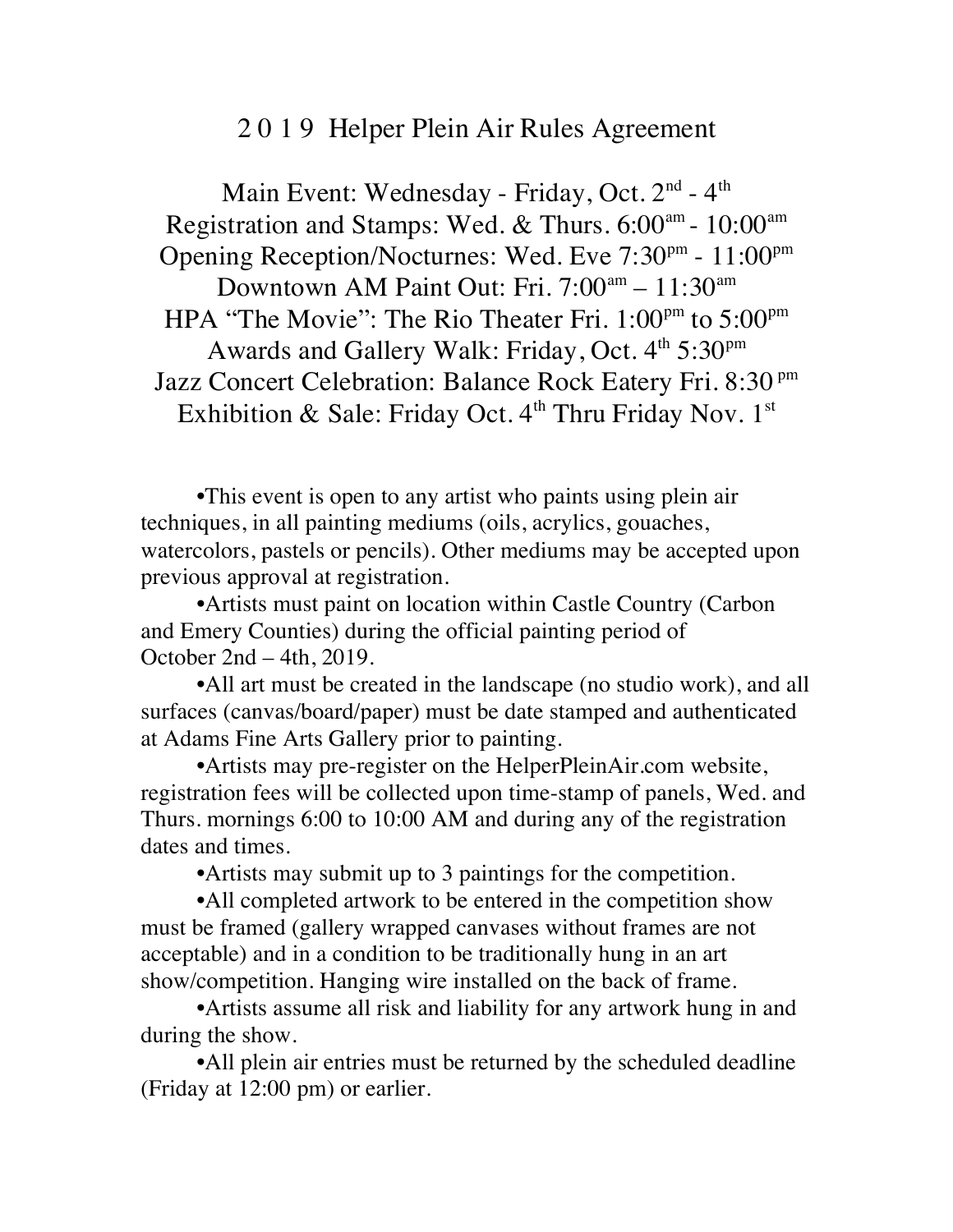•Any Artist wishing to participate in Helper Plein Air "The Movie" will take 2 photos and 2 video snippets (less than one minute in length) of their experience while painting and send them to helperpleinair@gmail.com by 9:00pm on Thursday evening. From these gathered photos and videos a movie of the event will be created and shown on a loop Friday afternoon at the Rio Theater on Main. This allows everyone a chance to see and be seen painting in the field and provide a broader experience of what Helper Plein Air is all about.

•Artists must assign a selling price for all their artwork, considering Helper Plein Air (HPA) will receive a 25% commission from the sales price.

•The show will be on display for one month, Artists are responsible to pick up all unsold artwork Friday or Saturday after the November First Friday gallery walk which ends at 8:00 pm on Friday, Nov. 1st.

• Artists opting not to leave their work for the one month duration of the show/sale can pick up paintings beginning Saturday Oct.  $5<sup>th</sup>$  at 9:00 am.

• Opening reception is Wednesday evening, 7:30 pm at Adams Fine Arts Gallery. Light fare will be served and a section of Main St. will be cordoned off to allow artists an opportunity to paint nocturnes of Helper's Historic Main Street.

•Artists are responsible for their own transportation, lodging and painting supplies. There are local lodging facilities, many Airbnb's in Helper as well as several hotels in neighboring Price. Painting supplies are generally not available locally, so come prepared. Local dining is available, Balance Rock Eatery, Marsha's Samich, Swift's Pizza and The Filling Station are options in town, Carbon Country Club and Grogg's are just out of town but close by. Helper has 2 grocery stores, the Pick & Rail at the north end of town and The R&A at the south end of Main St. Friday evening after the Gallery Walk is a special wrap party at Balance Rock Eatery and Pub featuring the G Brown Quintet; "*Killin' strait ahead Jazz"*

•Helper Plein Air, its sponsors, staff and volunteers, and the owners of property on which any activities take place or on which artists choose to paint, will not be responsible for any theft ,loss, incident, accident, personal injury or legal situations involving the